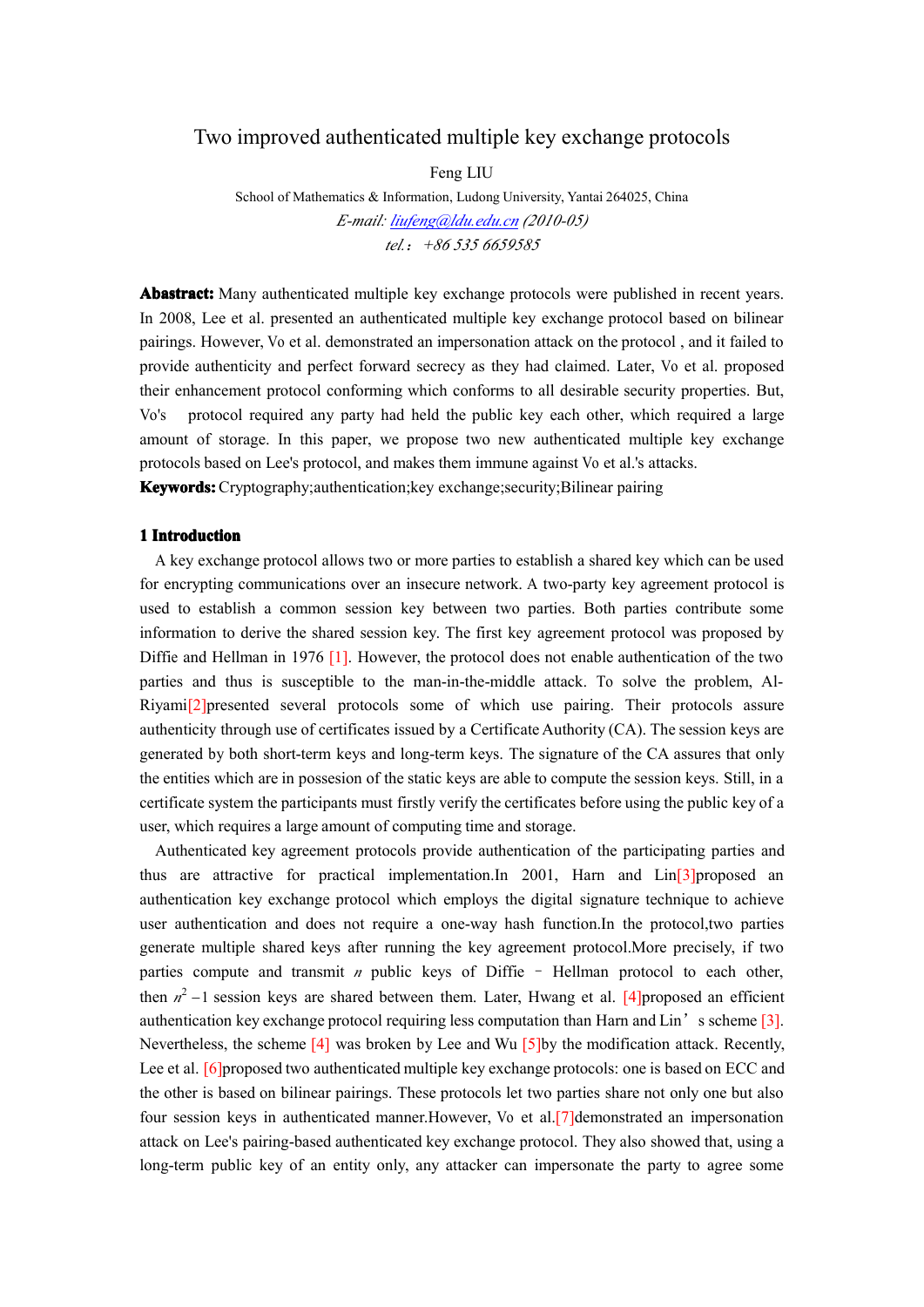session keys with another party. Consequently, Lee et al.' s protocol fails to provide authenticity as they had claimed. Furthermore, they indicated that perfect forward secrecy of Lee's protocol was not guaranteed. Thus, Vo et al. proposed <sup>a</sup> simple modification to the protocol which could withstand their own attacks.

In this paper we examine the two-party authenticated key exchange protocols using pairing operations from  $[5,7]$ . Then, we propose two new authenticated multiple key exchange protocols based on Lee et al.'s [6]protocol. In contrast to the original protocol, the proposed protocols are immune against Vo et al.'s key compromise impersonation attack, while being more efficient.

The rest of the paper is organized as follows: Section 2 briefly explains preliminary concepts, i.e. bilinear maps and the associated computational problems. Section 3 reviews Lee's multiple key exchang protocol,the attack on the protocol proposed by Vo et al., as well as the weakness of the Vo's protocol. and analyzes their security. Our proposed protocols are described in Section 4 with the corresponding security and efficiency discussion. In Section 5, the efficiency comparison of the proposed protocols and competitive protocol is conducted. Finally, <sup>a</sup> conclusion is drawn in Section 6.

### **2 Preliminaries Preliminaries**

In this section, we briefly describe preliminaries which are needed later in the paper. We give the basic definition and properties of bilinear pairings, the computational problems which are fundamental when discussing authenticated key agreemen<sup>t</sup> protocols.

# **2.1 Bilinear Bilinear Pairings**

Let  $G_1$  be an additive group generated by P, whose order is a prime  $q$ , and  $G_2$  be a multiplicative group of the same order  $q$ ; a bilinear pairing is a map

$$
e: G_1 \times G_1 \to G_2
$$

with the following properties :

- 
- *Bilinear:* for all  $P$ ,  $Q \in G_1$  and  $e(c_1 P, c_2 Q) = e(P, Q)^{c_1 c_2}$ .<br> *Non-degenerate:* there exists  $P \in G_1$  such that  $e(P, P) \neq 1$ .
- → Bilinear: for all *P*,  $Q \in G_1$  and  $e(c_1 P, c_2 Q) = e(P, Q)^{c_1 c_2}$ .<br>
→ Non-degenerate: there exists  $P \in G_1$  such that  $e(P, P) \neq 1$ <br>
→ Computable: given  $P, Q \in G_1$ , there is an efficient algorit Bilinear: for all  $P, Q \in G_1$  and  $e(c_1 P, c_2 Q) = e(P, Q)^{c_1 c_2}$ .<br>
> Non-degenerate: there exists  $P \in G_1$  such that  $e(P, P) \neq 1$ .<br>
> Computable: given  $P, Q \in G_1$ , there is an efficient algorith<br>
2.2 Computational problems<br>
> → Computable: given *P*,  $Q \in G_1$ , there is an efficient algorithm to compute  $e(P, Q)$ .<br> **2.2 Computational problems**<br>
→ Computational Diffie-Hellman (*CDH*) problem: given a triple<br>  $(P, c_1 P, c_2 P) \in G_1$

# **2.2 Computational problems**

� Computational Diffie-Hellman (*CDH*) problem: given <sup>a</sup> triple

$$
(P, c_1 P, c_2 P) \in G
$$

for  $c_1, c_2 \in \overline{Z}_a^*$ , find the element  $c_1 c_2 P$ .

 $(P, c_1 P, c_2 P) \in G_1$ <br>
the element  $c_1 c_2 P$ .<br>
Ilman (*DDH*) problem: given a qua for  $c_1$ ,  $c_2 \in Z_q^*$ , find the element  $c_1c_2P$ <br>
► Decision Diffie-Hellman (*DDH*) probl<br>  $e(P, c_1)$ <br>
for  $c \in C \subset Z^*$  decide whether  $c_1$ � Decision Diffie-Hellman (*DDH*) problem: given <sup>a</sup> quadruple

$$
e(P, c_1P, c_2P, c_3P) \in G_1
$$

 $e(P, c_1P, c_2P, c_3P) \in G_1$ <br>  $Z_q^*$ , decide whether  $c_3 = c_1c_2 \mod q$  or not for  $c_1, c_2, c_3 \in \mathbb{Z}^*$ , decide whether  $c_3 = c_1 c_2 \mod q$  or not. for  $c_1$ ,  $c_2$ ,  $c_3 \in \mathbb{Z}_q^*$ , decide whether  $c_3 = c_1 c_2 \mod q$ <br>2 le whether  $c_3 = c_1 c_2$  mod<br>2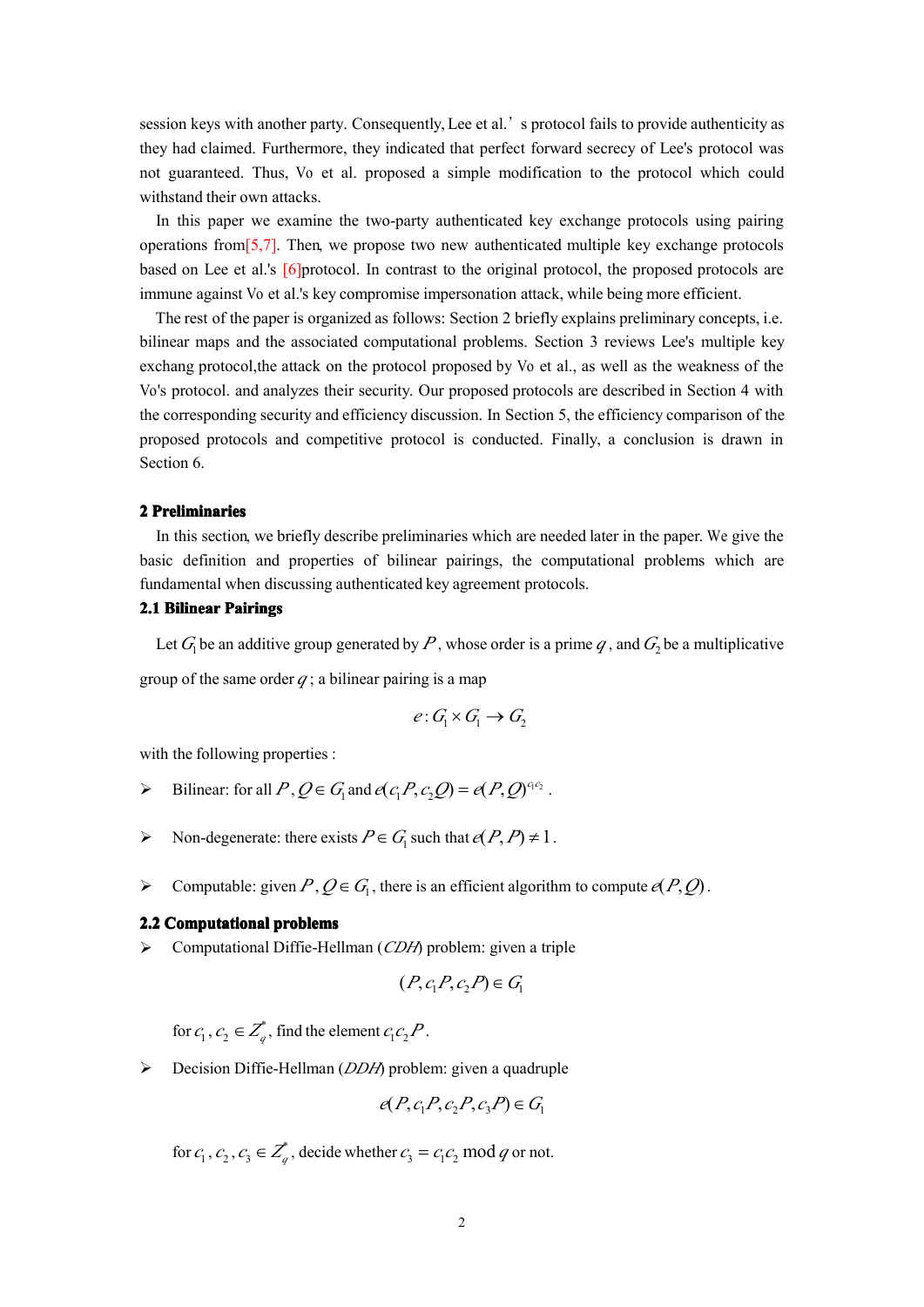� Gap Diffie-Hellman (*GDH*) problem: <sup>a</sup> class of problems where the *CDH* problem is hard but the *DDH* problem is easy.

Groups where the *CDH* problem is hard but the *DDH* problem is easy are called *GDH* groups.

# 3. Lee's authenticated key exchange protocol based on bilinear pairings

This section briefly reviews the two-party multiple protocol developed by Lee<sup>[5]</sup>, and Vo et al.'s key compromise impersonation attack on it, and explicates the weaknesses of Vo et al.'s protocol. Let  $A$  and  $B$  be two communication parties.

## 3.1 Lee's two-party multiple protocol from pairings

We firstly review Lee's multiple key exchange protocol based on bilinear pairings. *Initiate*

Let  $X_{\mathcal{U}} \in Z_q^*$  and  $Y_{\mathcal{U}} \in X_{\mathcal{U}}$  *P*) be  $\mathcal{U}$  's long-term private key and long-term public key, Cert( $Y_{\mathcal{U}}$ ) be the certificate of  $U$  *s* long-term public key signed by a trusted party( $TP$ )

## *Ex-massage*

$$
\mathcal{A}:\text{chooses } a_1, a_2 \in \mathbb{Z}_q^* \text{, and computes } T_{\mathcal{A}1} = a_1 P, T_{\mathcal{A}2} = a_2 P, S_{\mathcal{A}} = (a_1 K_{\mathcal{A}1} + a_2 K_{\mathcal{A}2}) T_{\mathcal{A}1} + X_{\mathcal{A}} T_{\mathcal{A}2};
$$
\n
$$
\mathcal{A} \to \mathcal{B}: \{T_{\mathcal{A}1}, T_{\mathcal{A}2}, S_{\mathcal{A}}, \text{Cert}(Y_{\mathcal{A}})\}, \text{where } K_{\mathcal{A}_i} \text{ is the } x \text{-coordinate value of } T_{\mathcal{A}_i}.
$$
\n
$$
\mathcal{B}: \text{chooses } b_1, b_2 \in \mathbb{Z}_q^* \text{, and computes } T_{\mathcal{B}1} = b_1 P, T_{\mathcal{B}2} = b_2 P, S_{\mathcal{B}} = (b_1 K_{\mathcal{B}1} + b_2 K_{\mathcal{B}2}) T_{\mathcal{B}1} + X_{\mathcal{B}} T_{\mathcal{B}2}.
$$

 $A \rightarrow B : \{T_{A1}, T_{A2}, S_A, \text{Cert}(Y_A)\}\)$ , where  $K_{Ai}$  is the *x*-coordinate value of  $T_{Ai}$ .<br>  $B : \text{chooses } b_1, b_2 \in \mathbb{Z}_q^*$ , and computes  $T_{B1} = b_1 P$ ,  $T_{B2} = b_2 P$ ,  $S_B = (b_1 K_{B1} + b_2 K_{B2})$ <br>  $B \rightarrow A : \{T_{B1}, T_{B2}, S_B, \text{Cert}(Y_B)\}\)$ , wher  $B:$  chooses  $b_1, b_2 \in \mathbb{Z}_q^*$ , and computes  $T_{B1} = b_1 P$ ,  $T_{B2} = b_2 P$ ,  $S_B = (b_1 K_{B1} + b_2 K_{B2}) T_{B1} + X_B T_{B2}$ . ooses  $b_1$ ,  $b_2 \in \mathbb{Z}_q^*$ , and computes  $T_{B1} = b_1 P$ ,  $T_{B2} = b_2 P$ ,  $S_B = (b_1 K_{B1} + b_2 K_{B2})T_{B1} + X_B T_{B2}$ <br>  $B \rightarrow A : {T_{B1}, T_{B2}, S_B, \text{Cert}(Y_B)}$ , where  $K_{B_i}$  is the *x*-coordinate value of  $T_{B_i}$ .

$$
\mathcal{B} \to \mathcal{A}: \langle T_{\mathcal{B}1}, T_{\mathcal{B}2}, S_{\mathcal{B}}, \text{Cert}(Y_{\mathcal{B}}) \rangle
$$
, where  $K_{\mathcal{B}i}$  is the x-coordinate value of  $T_{\mathcal{B}i}$ .

*Co-keys*

$$
B \rightarrow A: \{T_{B1}, T_{B2}, S_B, Cerr(Y_B)\}, \text{where } K_{Bi} \text{ is the } x \text{-coordinate value of } T_{Bi}
$$
\n
$$
\frac{\text{Co-}keys}{\text{A:}} \quad e(S_B, P) = e(K_{B1}T_{B1} + K_{B2}T_{B2}, T_{B1})e(T_{B2}, Y_B)
$$
\n
$$
K_{11} = e(a_1T_{B1}, Y_A + Y_B);
$$
\n
$$
K_{12} = e(a_1T_{B2}, Y_A + Y_B);
$$
\n
$$
K_{21} = e(a_2T_{B1}, Y_A + Y_B);
$$
\n
$$
K_{22} = e(a_2T_{B2}, Y_A + Y_B).
$$
\n
$$
B: e(S_A, P) = e(K_{A1}T_{A1} + K_{A2}T_{A2}, T_{A1})e(T_{A2}, Y_A)
$$
\n
$$
K_{11} = e(T_{A1}A, Y_A + Y_B);
$$
\n
$$
K_{12} = e(T_{A1}b_1, Y_A + Y_B);
$$
\n
$$
K_{21} = e(T_{A2}A, Y_A + Y_B);
$$
\n
$$
K_{22} = e(T_{A2}A, Y_A + Y_B);
$$
\n
$$
K_{23} = e(T_{A2}b_1, Y_A + Y_B);
$$
\n
$$
K_{34} = e(T_{A3}b_1, Y_A + Y_B);
$$
\n
$$
K_{35} = e(T_{A2}b_1, Y_A + Y_B).
$$

$$
K_{21} = e(T_{A2}b_1, Y_A + Y_B);
$$
  

$$
K_{22} = e(T_{A2}b_2, Y_A + Y_B).
$$

$$
K_{22}=e(T_{\mathcal{A}2}b_2,Y_{\mathcal{A}}+Y_{\mathcal{B}}).
$$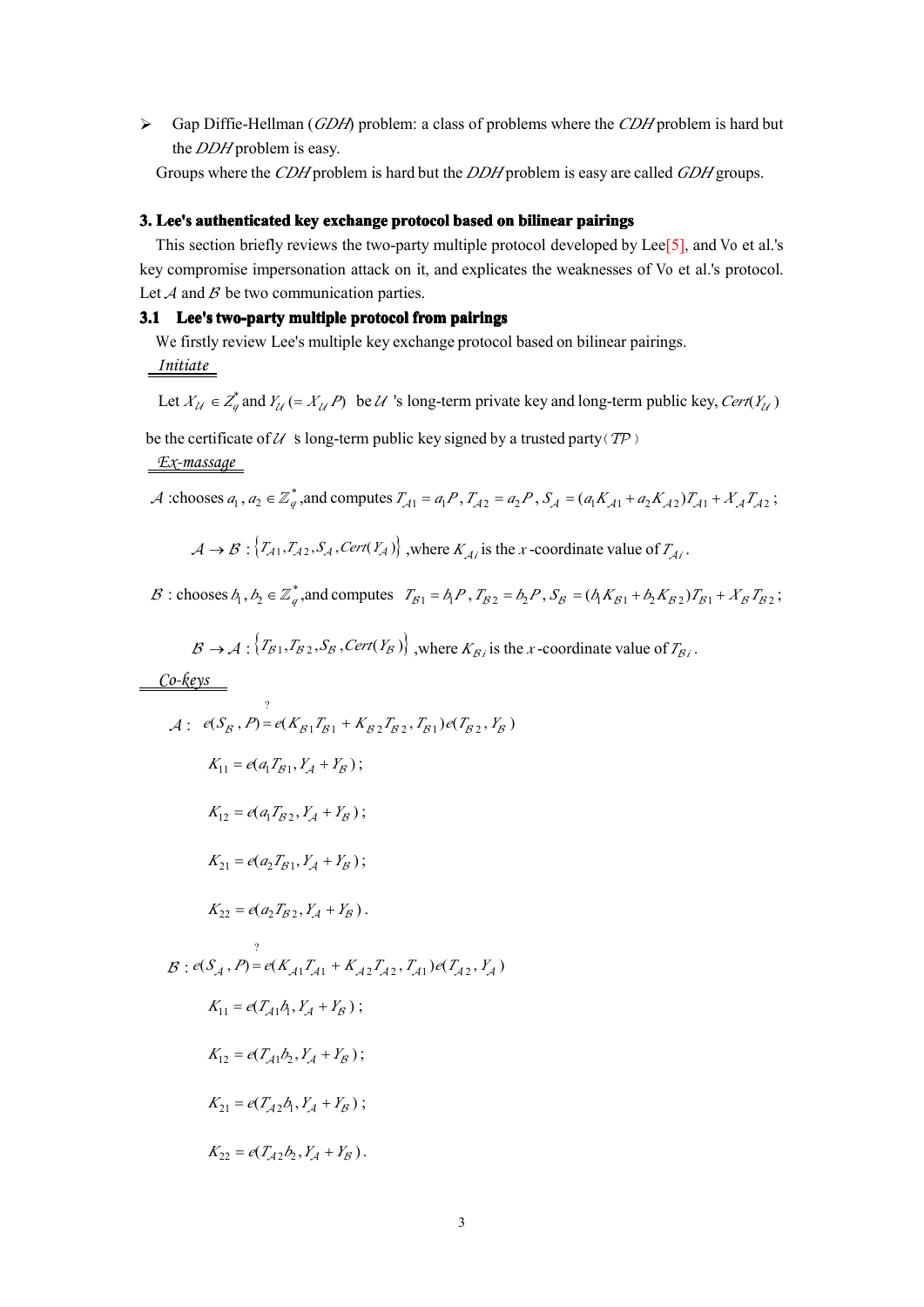#### **3.2 Vo et al.'s key-compromise impersonation impersonationattack**

Vo et al.[7] demonstrated an impersonation attack on Lee's protocol.[5]. And,they showed that, using <sup>a</sup> long-term public key of an party only, any attacker could impersonate the party to agree some session keys with another party. For example, they analyzed  $S_A$  as follows:

$$
S_{A} = (a_1 K_{A1} + a_2 K_{A2})T_{A1} + X_A T_{A2} = (a_1 K_{A1} + a_2 K_{A2})T_{A1} + a_2 Y_A
$$

Checking the final equation,any attacker who wants to impersonate Alice could compute  $S_A$  directly

 $S_A = (a_1K_{A1} + a_2K_{A2})T_{A1} + X_A T_{A2} = (a_1K_{A1} + a_2K_{A2})T_{A1} + a_2Y_A$ <br>g the final equation, any attacker who wants to impersonate Alice could conce's long-term public key without knowing Alice's long-term private ke from Alice's long-term public key without knowing Alice's long-term private key. Consequently, Lee et al.'s protocol fails to provide authenticity as they have claimed.

Furthermore,Vo indicated that perfect forward secrecy of their protocol was not guaranteed.

When attackers know long-term private keys of  $A$  and  $B$ ,  $x_A$  and  $x_B$ , respectively, the attackers

easily compute the previous session keys as follows:

$$
K_{ij} = e(a_i T_{\beta j}, Y_{\mathcal{A}} + Y_{\mathcal{B}}) = e(T_{\beta j}, a_i (X_{\mathcal{A}} + X_{\mathcal{B}}) P) = e(T_{\beta j}, (X_{\mathcal{A}} + X_{\mathcal{B}}) T_{\mathcal{A}})
$$

## 3.3 The weakness of Vo's authenticated protocol from pairings

 $K_{ij} = e(a_i T_{\beta j}, Y_A + Y_B) = e(T_{\beta j}, a_i (X_A + X_B)P) = e(T_{\beta j}, (X_A + X_B)T_{Ai})$ <br>3.3 The weakness of Vo's authenticated protocol from pairings<br>Based on their observation Vo et al. had just made about why the attacks<br>proposed that their revis Based on their observation Vo et al. had just made about why the attacks were feasible, they proposed that their revised protocol should be modified in <sup>a</sup> minimal way to Lee's protocol. Unfortunately, in Vo's enhanced protocol each participant must firstly verify the certificates before using the public key of a user, which required a large amount of computing time and storage[8].

## **4.** Proposed multiple key agreement protocols

We note that a distinctive feature of Lee's protocol is that no secure channels between TP and the participants are assumed. All communication is done over (authenticated) public channels using public key signature. And, the initialization of Lee is done without any interaction between the TP and the participants. In fact, participants may enter or leave theprotocol *dynamically*; the only requirement is that <sup>a</sup> participant holds <sup>a</sup> registered public key. And, compared to Vo's protocol, we try to decrease the requirement for storing public keys.

Based on the above observations, we propose that our enhanced protocols should be modified in <sup>a</sup> hybrid way to avoid Vo's attacks.

We now describe the revised protocols,as follows:

# **4.1. Protocol Protocol1**

# *Initiate*

Let  $X_{\mathcal{U}} \in Z_q^*$  and  $Y_{\mathcal{U}} \in X_{\mathcal{U}}$  *P*) be  $\mathcal{U}$  's long-term private key and long-term public key, Cert( $Y_{\mathcal{U}}$ )

be the certificate of  $U$  *'s* long-term public key signed by a trusted party( $TP$ ).

# *Ex-massage*

A :chooses  $a_1, a_2 \in \mathbb{Z}_q^*$ , and computes

$$
T_{A1} = a_1 Y_A, T_{A2} = a_2 Y_A, S_A = (a_1 K_{A1} + a_2 K_{A2}) T_{A1} + X_A T_{A2};
$$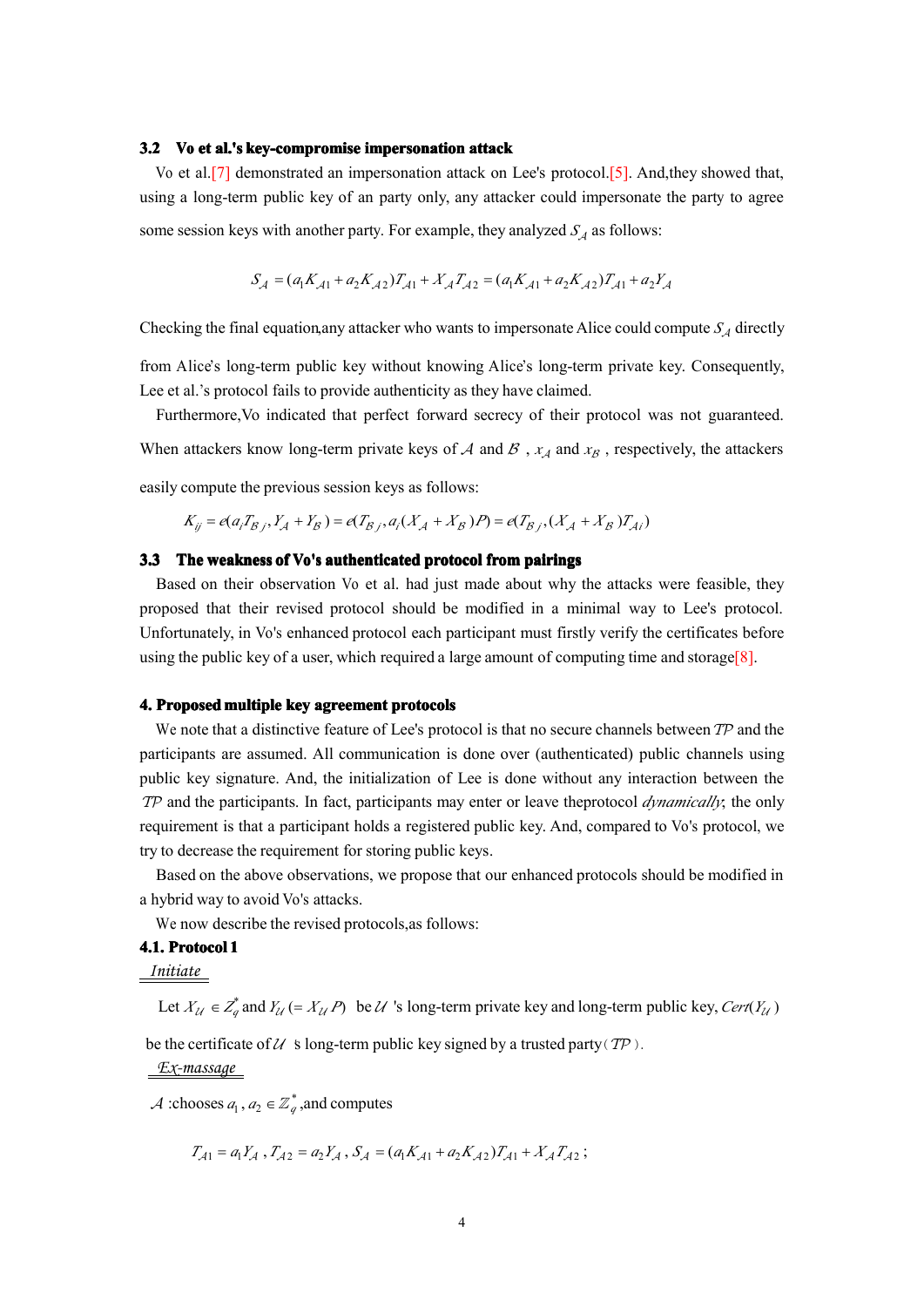$$
\mathcal{A} \to \mathcal{B} : \{ T_{\mathcal{A}1}, T_{\mathcal{A}2}, S_{\mathcal{A}}, \text{Cert}(Y_{\mathcal{A}}) \}, \text{ where } K_{\mathcal{A}i} \text{ is the } x \text{-coordinate value of } T_{\mathcal{A}i}.
$$

 $\mathcal{B}$  : chooses  $b_1, b_2 \in \mathbb{Z}_q^*$  , and computes

$$
A \rightarrow B: \{T_{A1}, T_{A2}, S_A, \text{Cer}(Y_A)\}, \text{where } K_{A1} \text{ is the } x \text{-coordinate value of } T_{A1}.
$$
  
\n
$$
B: \text{chooses } A_1, b_2 \in \mathbb{Z}_q^*, \text{and computes}
$$
  
\n
$$
T_{B1} = A_1 Y_{B1}, T_{B2} = b_2 Y_{B1}, S_B = (A_1 K_{B1} + b_2 K_{B2}) T_{B1} + X_B T_{B2};
$$
  
\n
$$
B \rightarrow A: \{T_{B1}, T_{B2}, S_B, \text{Cer}(Y_B)\}, \text{where } K_{B1} \text{ is the } x \text{-coordinate value of } T_{B1}.
$$
  
\n
$$
\underbrace{\text{Co-keys}}_{A: \text{e}(S_B, Y_B) = e(K_{B1} T_{B1} + K_{B2} T_{B2}, T_{B1}) e(T_{B2}, Y_B)}_{K_{11} = e(\alpha_1 X_A T_{B1}, Y_A + Y_B);}
$$
  
\n
$$
K_{12} = e(\alpha_1 X_A T_{B2}, Y_A + Y_B);
$$
  
\n
$$
K_{21} = e(\alpha_2 X_A T_{B1}, Y_A + Y_B);
$$
  
\n
$$
K_{22} = e(\alpha_2 X_A T_{B2}, Y_A + Y_B).
$$
  
\n
$$
B: e(S_A, Y_A) = e(T_{A1}, K_{A1} T_{A1} + K_{A2} T_{A2}) e(T_{A2}, Y_A)
$$
  
\n
$$
K_{11} = e(T_{A1} X_B A_1, Y_A + Y_B);
$$
  
\n
$$
K_{12} = e(T_{A1} X_B A_1, Y_A + Y_B);
$$
  
\n
$$
K_{13} = e(T_{A2} X_B A_1, Y_A + Y_B);
$$
  
\n
$$
K_{24} = e(T_{A2} X_B A_1, Y_A + Y_B);
$$
  
\n
$$
K_{35} = e(T_{A2} X_B A_2, Y_A + Y_B).
$$
  
\n4.1.1. Security analysis

### **4.1.1. Security analysis**

 $K_{22} = e(T_{A2}X_Bb_2, Y_A + Y_B)$ .<br>**4.1.1. Security analysis**<br>The security of Protocol 1 is based on the difficulty of computing the discrete logarithm<br>problem and the Diffie - Hellman protocol. We will firstly discuss that an a The security of Protocol 1 is based on the difficulty of computing the discrete logarithm derive the secret keys using the transmitted messages  $\{T_{A1}, T_{A2}, S_A$ , Cert( $Y_A$ ) and  $\{T_{B1}, T_{B2}, S_B$ , Cert( $Y_B$ )  $\}$ . An adversary would have to separately compute  $X_A$  and  $a_i$  from  $Y_A (= X_A P)$  and  $T_{A_i} (= a_i Y_A)$  which  $S_B$ , *Cert*( $Y_B$ )}. An adversary would have to separately compute  $X_A$  and  $a_i$  from  $Y_A (= X_A P)$  and  $T_{Ai} (= a_i Y_A)$  which would be equivalent to solving the discrete logarithm problem. The same applies when the adversary tri  $T_{Ai} = a_i Y_A$ ) which would be equivalent to solving the discrete logarithm problem. The same applies when the adversary tries to find private key from  $S_A$ .

Additionally, we will show that Protocol 1 satisfies the security properties described in Section 3.2 and thus keeps merits of the original protocol.

*Key-compromise impersonation*. Let us consider the following scenario: A 's secret key is disclosed, an adversary obtains the secret key and tries to impersonate  $\beta$  to  $\lambda$ . She would have to compute  $K_{ij} = e(a_i b_j X_A Y_B, Y_A + Y_B)$  to impersonate  $B$  and it must be computed using A 's shotr-term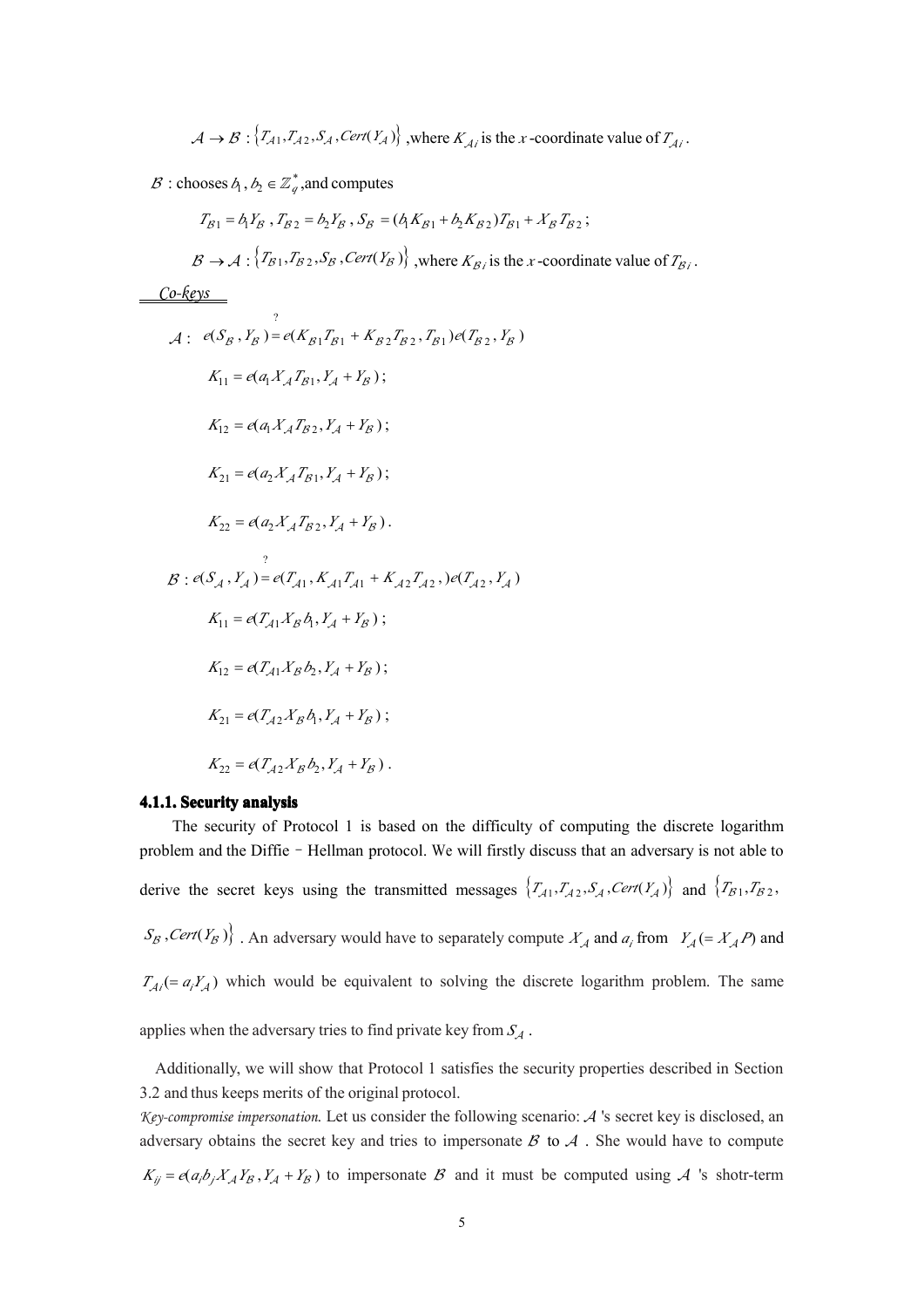key  $a_i$  which the adversary is not able to compute from  $T_{Ai} = a_i Y_A$  since she would have to solve Equality  $a_i$  which the adversary is not able to compute from  $T_{Ai} = a_i Y_A$ <br>
i.e CDH problem.<br> *ierfect Forward Secrecy*. Let us assume the secret keys  $X_A$  and  $X_B$  and  $X_B$  and  $X_B$  and  $X_B$  and  $X_B$  and  $X_B$  and  $X_B$  and the CDH problem.

*Perfect Forward Secrecy.* Let us assume the secret keys  $X_A$  and  $X_B$  are disclosed and the adversary tries to compute the key  $K_{ij} = e(a_i b_j X_A X_B P, Y_A + Y_B)$ . In order to be able to compute the key, the<br>adversary would have to compute  $a_i X_A T_{Bj}$  or  $b_j X_B T_{Ai}$ . For this purpose she would have to<br>know  $a_i$  or  $b_j$  which she cann adversary would have to compute  $a_i X_A T_{Bj}$  or  $b_j X_B T_{Ai}$ . For this purpose she would have to know  $a_i$  or  $b_j$  which she cannot derive as it would be equal to solving the bilinear discrete logarithm problem. Therefore th know  $a_i$  or  $b_j$  which she cannot derive as it would be equal to solving the bilinear discrete logarithm problem. Therefore the proposed protocol provides perfect forward secrecy.

### **4.2. Protocol 2**

In this section we describe the second proposed protocol, namely Protocol 2.

# *Initiate*

Let  $X_{\mathcal{U}} \in Z_q^*$  and  $Y_{\mathcal{U}} \in X_{\mathcal{U}}$  *P*) be  $\mathcal{U}$  's long-term private key and long-term public key, Cert( $Y_{\mathcal{U}}$ ) be the certificate of  $U$  *s* long-term public key signed by a trusted party( $TP$ )

### *Ex-massage*

A :chooses  $a_1, a_2 \in \mathbb{Z}_q^*$ , and computes  $T_{A1} = a_1 P$ ,  $T_{A2} = a_2 P$ ,  $S_{A1} = a_1 X_A + a_2$ ,  $S_{A2} = a_2 X_A + a_1$ ; boses  $a_1$ ,  $a_2 \in \mathbb{Z}_q^*$ , and computes  $T_{A1} = a_1 P$ ,  $T_{A2} = a_2 P$ ,  $S_{A1} = a_1 X_A + a_2$ ,  $S_{A2} = a_2 X_A + a_1$ <br>  $A \rightarrow B : \{T_{A1}, T_{A2}, S_{A1}, S_{A2}, \text{Cert}(Y_A)\}$ .<br>
coses  $b_1, b_2 \in \mathbb{Z}_q^*$ , and computes  $T_{B1} = b_1 P$ ,  $T_{B2} = b_2 P$ ,

 $A \rightarrow B : \{T_{A1}, T_{A2}, S_{A1}, S_{A2}, \text{Cert}(Y_A)\}\$ <br>  $B : \text{chooses } b_1, b_2 \in \mathbb{Z}_q^*$ , and computes  $T_{B1} = b_1$ <br>  $B \rightarrow A : \{T_{B1}, T_{B2}, S_{B1}, S_{B2}, \text{Cert}(Y_B)\}\$ B : chooses  $b_1, b_2 \in \mathbb{Z}_q^*$ , and computes  $T_{B1} = b_1 P$ ,  $T_{B2} = b_2 P$ ,  $S_{B1} = b_1 X_B + b_2$ ,  $S_{B2} = b_2 X_B + b_1$ ; ooses  $b_1$ ,  $b_2 \in \mathbb{Z}_q^*$ , and computes  $T_{B1} = b_1 P$ ,  $T_{B2} = b_2 P$ ,  $S_{B1} = b_1 X_B + b_2$ ,  $S_{B2} = b_2 X_B + b_3$ <br>  $B \rightarrow A : \{T_{B1}, T_{B2}, S_{B1}, S_{B2}, \text{Cert}(Y_B)\}$ .

$$
\mathcal{B} \to \mathcal{A}: \{T_{\mathcal{B}1}, T_{\mathcal{B}2}, S_{\mathcal{B}1}, S_{\mathcal{B}2}, \mathit{Cert}(Y_{\mathcal{B}})\}.
$$

*Co-keys*

$$
\mathcal{B} \to \mathcal{A} : \{T_{\mathcal{B}1}, T_{\mathcal{B}2}, S_{\mathcal{B}1}, S_{\mathcal{B}2}, \text{Cert}(Y_{\mathcal{B}})\}.
$$
  

$$
\underbrace{\text{Co-keys}}_{\mathcal{A} : e(P, (S_{\mathcal{B}1} + S_{\mathcal{B}2})P - (T_{\mathcal{B}1} + T_{\mathcal{B}2}))}^?_{= e(Y_{\mathcal{B}}, T_{\mathcal{B}1} + T_{\mathcal{B}2})}
$$

$$
A: e(P, (S_{\beta 1} + S_{\beta 2})P - (T_{\beta 1} + T_{\beta 2})) = e(Y_{\beta}, T_{\beta 1} + T_{\beta 2})
$$
  
\n
$$
K_{11} = e(a_1 X_A (S_{\beta 1} P - T_{\beta 2}), Y_A + Y_B);
$$
  
\n
$$
K_{12} = e(a_1 X_A (S_{\beta 2} P - T_{\beta 1}), Y_A + Y_B);
$$
  
\n
$$
K_{21} = e(a_2 X_A (S_{\beta 1} P - T_{\beta 2}), Y_A + Y_B);
$$
  
\n
$$
K_{22} = e(a_2 X_A (S_{\beta 2} P - T_{\beta 1}), Y_A + Y_B).
$$
  
\n
$$
B: e(P, (S_{\beta 1} + S_{\beta 2})P - (T_{\beta 1} + T_{\beta 2})) = e(Y_A, T_{\beta 1} + T_{\beta 2})
$$
  
\n
$$
K_{11} = e((S_{\beta 1} P - T_{\beta 2}) X_B b_1, Y_A + Y_B);
$$

$$
K_{11} = e((S_{A1}P - T_{A2})X_B\phi_1, Y_A + Y_B);
$$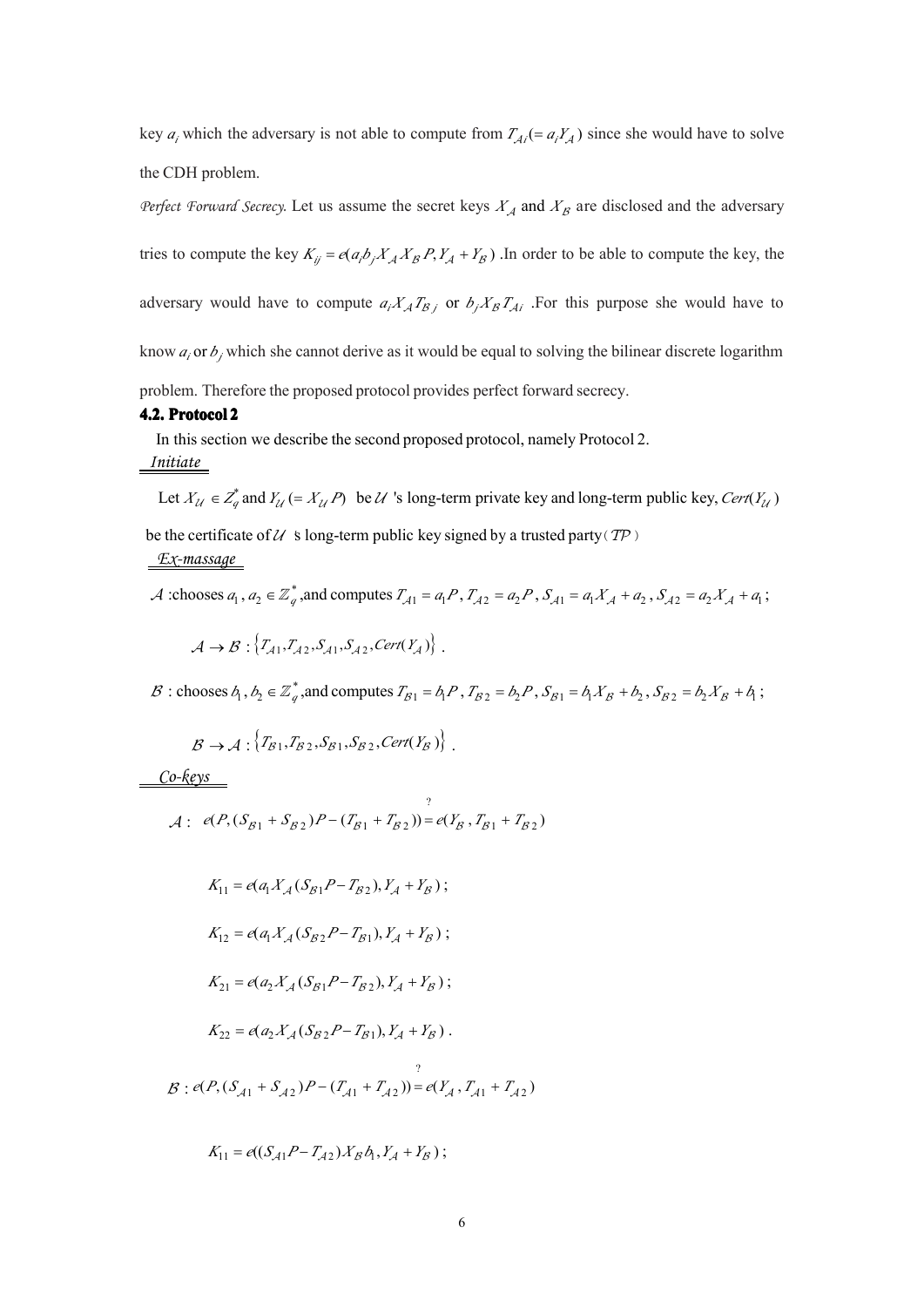$$
K_{12} = e((S_{A1}P - T_{A2})X_Bb_2, Y_A + Y_B);
$$
  
\n
$$
K_{21} = e((S_{A2}P - T_{A1})X_Bb_1, Y_A + Y_B);
$$
  
\n
$$
K_{22} = e((S_{A2}P - T_{A1})X_Bb_2, Y_A + Y_B).
$$
  
\n**2.1. Security analysis**

#### **4.2.1. Security analysis**

**2.1. Security analysis**<br>As in Protocol 1, the security of Protocol 2 is screte logarithm problem and the Diffie-Helli As in Protocol 1, the security of Protocol 2 is based on the difficulty of computing the bilinear discrete logarithm problem and the Diffie-Hellman protocol. First let us show that it is impossible for an adversary to derive the secret key if she eavesdrops on the transmitted messages  $\{T_{A1}, T_{A2}, S_{A1}, S_{A2}\}\$  and  $\{T_{B1}, T_{B2}, S_{B1}, S_{B2}\}\$ . As  $S_{Ai} = a_i X_A + a_j$  has two unknown variables  $a_1$  and  $a_2$  which are determined by  $A$ , the adversary would have to separately compute  $a_1$  and  $a_2$  fro variables  $a_1$  and  $a_2$  which are determined by  $A$ , the adversary would have to separately compute  $a_1$  and  $a_2$  from  $T_{A1} = a_1 P$  and  $T_{A2} = a_2 P$ . Hence, it is equivalent to solving the bilinear i<sub>1</sub> and  $a_2$  from  $T_{A1} = a_1 P$  and  $T_{A2} = a_2 P$ <br>garithm problem.<br>g  $S_{Ai}P - T_{Aj} = a_i Y_A$  and  $S_{Bi}P - T_{Bj} = a_i P_{Aj}$ discrete logarithm problem.

Noticing  $S_{Ai}P - T_{Aj} = a_iY_A$  and  $S_{Bi}P - T_{Bj} = a_iY_B$ , the protocol 2 is actually identical with the<br>protocol 1.So, the protocol 2 has identical security as the protocol 1.<br>5. Efficiency comparison

protocol 1.So, the protocol 2 has identical security as the protocol 1.

### **5. Efficiency comparison comparison**

In this section we compare the efficiency of the proposed improved protocols and Lee's authenticated key agreemen<sup>t</sup> protocol.

The efficiency comparison is summarized in Table 1. The comparison includes operations which have to be carried out by each party and is divided into the following groups:

• Modular data addition( *Da* )and modular point addition( *Pa*) are computationally less expensive.

• Modular data-point multiplications(*DPm*) and pairing computation(*e*) are more expensive and thus have greater impact on the efficiency of the protocol.

| <b>Step</b>                   | Lee[6]            | Our protocol 1    | Our protocol 2      |
|-------------------------------|-------------------|-------------------|---------------------|
| Short-term public keys        | 2DPm              | 2DPm              | 2DPm                |
| Verification                  | $3e+2Pa+2DPm$     | $3e+2Pa+2DPm$     | $2e+3Pa+DPm$        |
| Key computation (iff one key) | $e + D P m + P a$ | $e + D P m + P a$ | $e + D P m + 2 P a$ |

*Table <sup>1</sup> Computation effort per user*

and it avoids Vo et al.'s attacks. Protocol 2 is even more efficient the Lee's protocol; i.e. any user has to compute 2 bilinear pairing computation. **Example 1 e c** *e* **•** *DPm* **+** *Pa* $e$  **+** *DPm* **+** *Pa* $e$  **+** *DPm* **+ 2***Pa* **+** *PPm* **+ 2***Pa* **+** *Prom* **+ 2***Pa* **+** *Prom* **+ 2***Pa* **+** *Prom* **+ 2***Pa* **+** *Prom* **+ 2***Pa* **+** *Prom* **+ 2***Pa* **+** *Prom* **+ 2***Pa* **+** *Promaga* **+** *Promaga*

# **6. Conclusion Conclusion**

We have proposed two new authenticated multiple key exchange protocols: the first protocol denoted as Protocol 1 is based on CDH problem from bilinear pairings and sanitizes the weakness